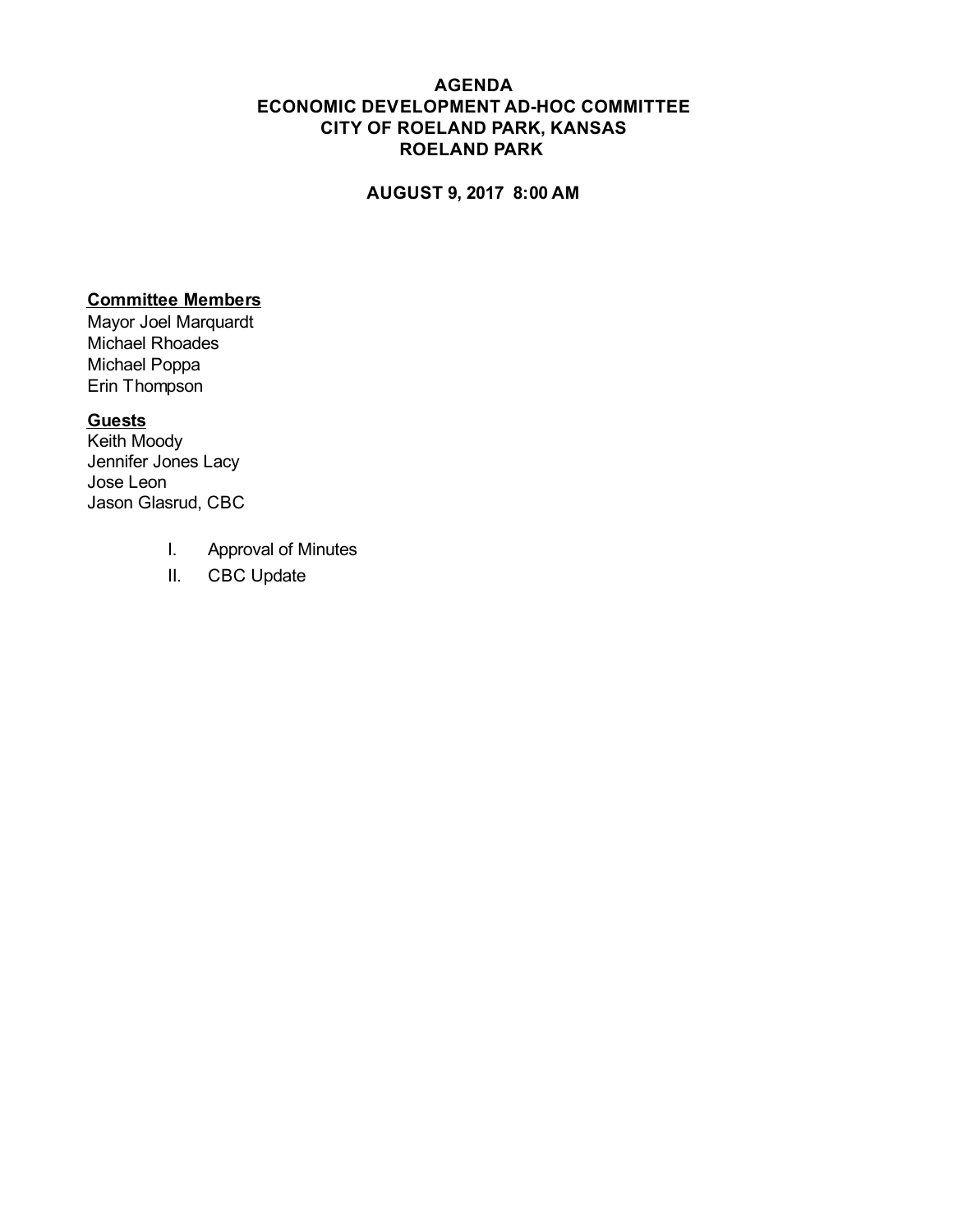**Committee Meeting Date:**

**Item Number: Agenda Items- -I. 8/9/2017**



# **City of Roeland Park**

Action Item Summary

| Date:                 | 8/9/2017                   |
|-----------------------|----------------------------|
| Submitted By:         |                            |
| Committee/Department: |                            |
| Title:                | <b>Approval of Minutes</b> |
| Item Type:            | <b>Discussion</b>          |
|                       |                            |

**Recommendation:**

**Details:**

Financial Impact

| Amount of Request:          |                         |  |
|-----------------------------|-------------------------|--|
| Budgeted Item?              | <b>Budgeted Amount:</b> |  |
| Line Item Code/Description: |                         |  |

Additional Information

How does item relate to Strategic Plan?

How does item benefit Community for all Ages?

**ATTACHMENTS:**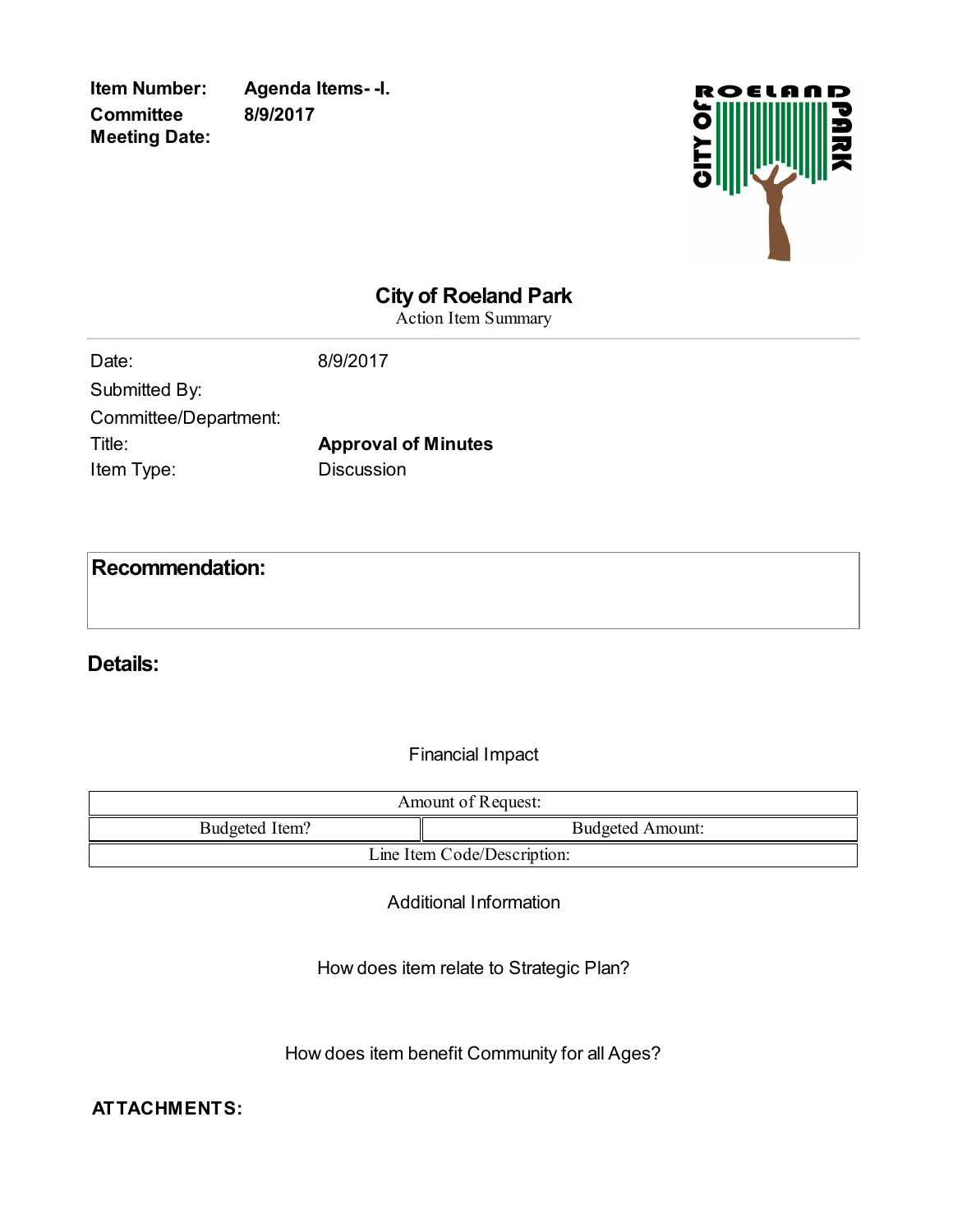# Description

July 19, 2017 Draft Minutes

Type Cover Memo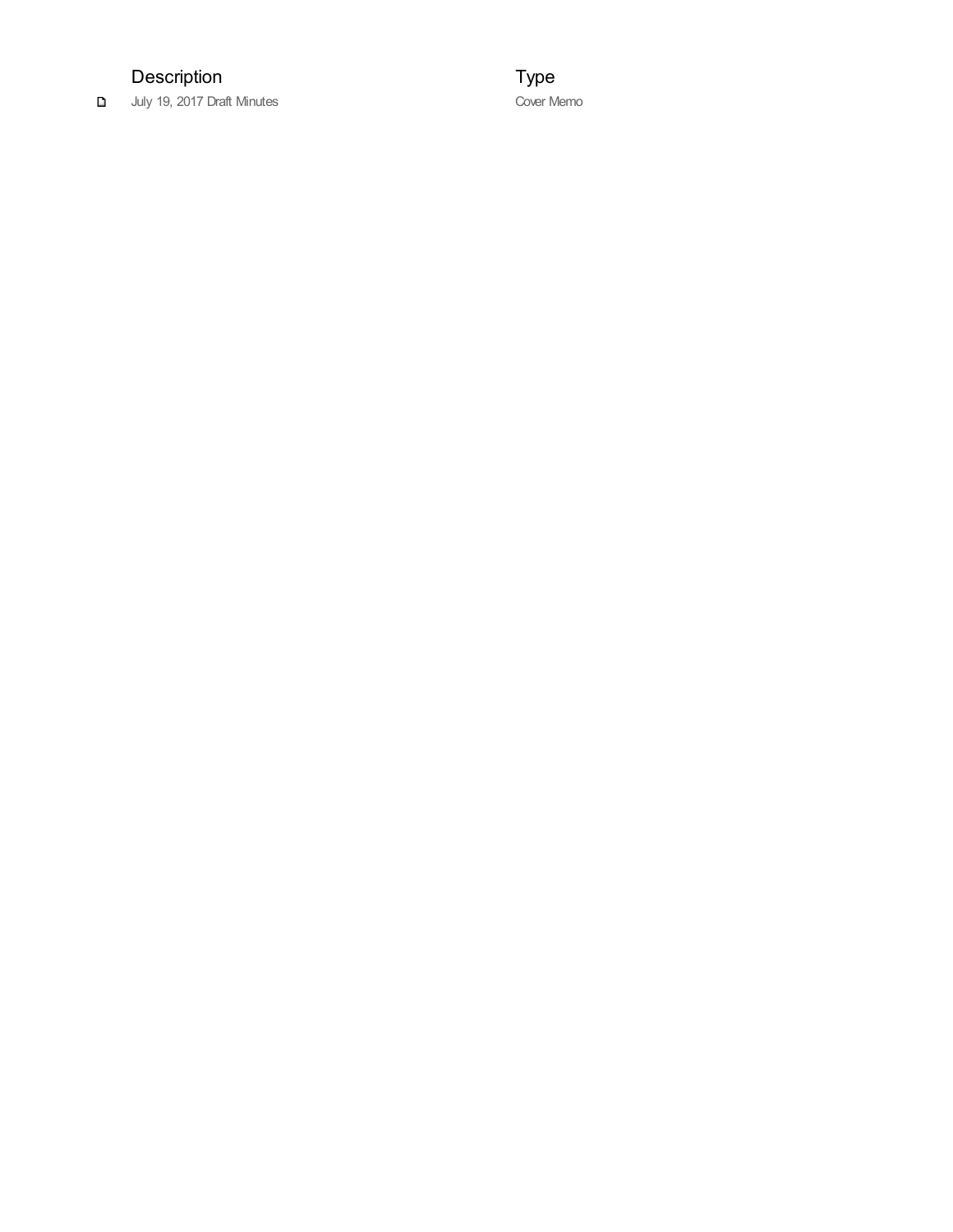### **AGENDA ECONOMIC DEVELOPMENT AD-HOC COMMITTEE CITY OF ROELAND PARK, KANSAS ROELAND PARK**

**JULY19,2017 8a.m.**

#### **Committee Members**

Mayor Joel Marquardt Michael Rhoades Michael Poppa Erin Thompson

### **Guests**

Keith Moody Jason Glasrud Jose Leon

- I. Approval of Minutes
	- Minutes approved with amendments
- II. CBC UpdateonTheRocks&NortheastRJ
	- A. NE RJ
		- a. No Update CBC still needs to meet with Colliers
	- B. The Rocks
		- a. CBC met with a local real estate group who wants to do all three portions of the development
			- i. Hotel Portion
				- 1. They have relationship with Marriott which has approved the site for development
				- 2. One of Marriott's flags, likely a Fairfield
				- 3. Told them city would like to obtain \$1.6 million for hotel site
				- 4. Hilton has looked at it as well, likely would be Hampton if it is a Hilton
			- ii. Theater Project in bowl portion 1.9 acre
				- 1. Films would be all digital Four screens; 300 seats
				- 2. Building backed up against back of bowl; parking beneath
				- 3. Dinner and alcohol service with movies
				- 4. Sales taxes are collected on movie theater tickets
			- iii. Restaurant Portion
				- 1. Firm is looking at buying a chain of fast casual restaurants
				- 2. Not there yet with this firm on restaurants
		- b. Hotel/Hospitality Operator put in touch with from Mayor Hirons
			- i. Marriott Operator
				- 1. discussion revolved around Fairfield or TownePlace Suites, which is an extended stay concept
				- 2. Would obtain a 20-year commitment from Marriott minimum